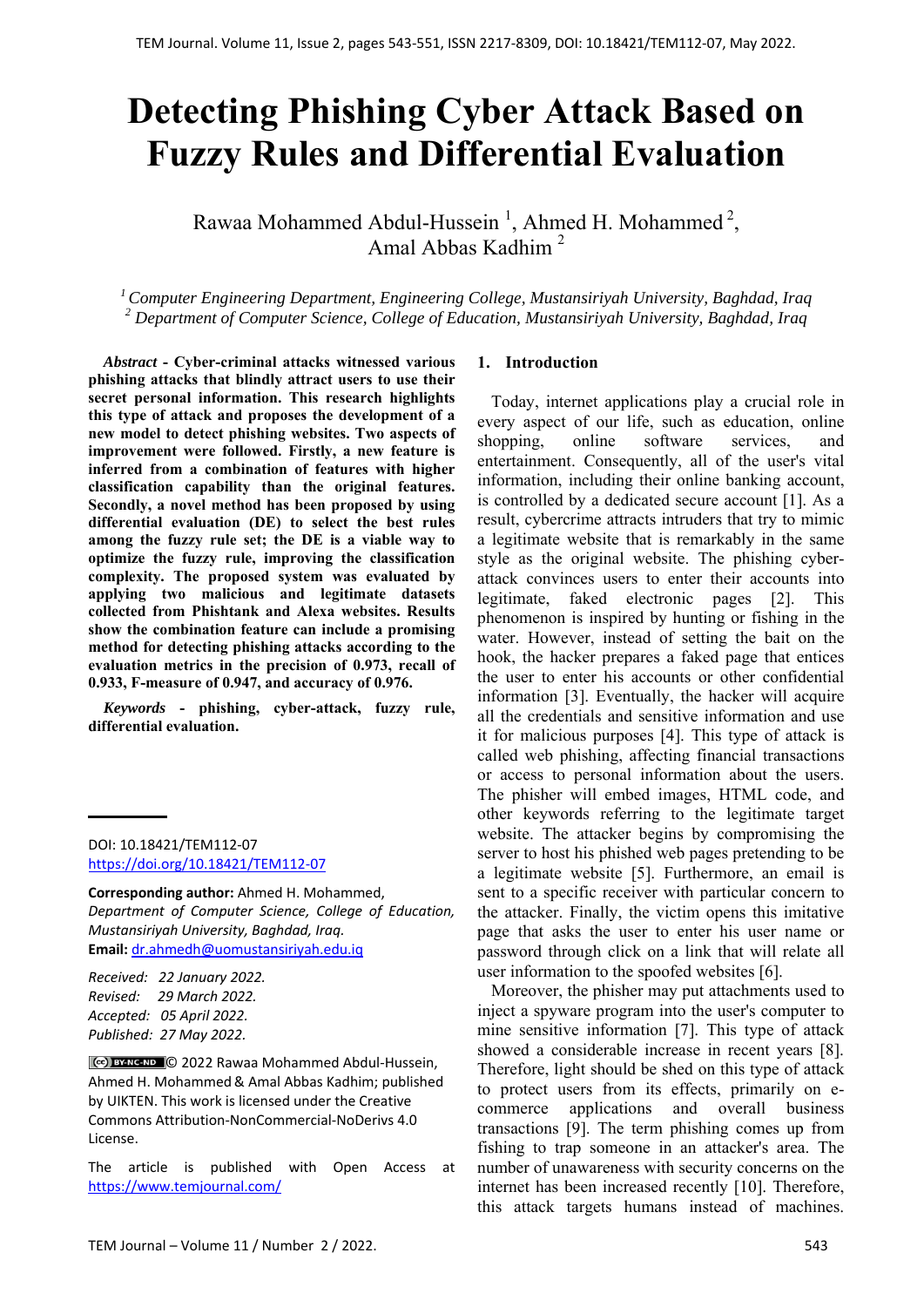Additionally, the last technology gives the attacker an advanced phishing kit that helps spread the faked pages [11].

The reason behind the evolvement of this attack is its dependency on social engineering techniques [12]. Following the recent statistics of the anti-phishing working group, It is possible to deduce that there is a noteworthy development in the number of phishing websites that can be detected per month [13]. According to the investigations done by the Internet Crime Complaint Center, they declared that the frequency of phishing attempts has grown considerably in the recent few years with over a 1.2 billion-dollar in losses. Moreover, their report stated that people who have been phished with hypertext transfer protocols increased noticeably [14]. One of the most effective methods to decrease the negative impacts of trapping in this attack is to increase the user's awareness of the attackers' methods to recognize and prevent faked links [15]. Consequently, there is a significant necessity for antiphishing techniques to recognize phishing web pages from legitimate ones. Web pages can be represented by multiple sets of critical terms repeated over web pages such as text, title, and domain name [16].

The contribution of this paper can be summed up twofold:

- 1. A novel feature has been generated by combining the phishing data set to introduce more efficient features; these inferred features increase the accuracy and the speed of processing by eliminating the less important features.
- 2. Appling fuzzy criteria are utilized to detect phishing websites using the adopted data set. A novel method has been proposed by using differential evaluation to select the most appropriate rules from among the fuzzy rule set, improving the classification complexity.

The rest of this paper is organized as follows. Section 2 presents the related work; then Section 3 elaborates on preliminary concepts related to fuzzy logic. In Section 4, the proposed SMS method is introduced. The results and discussion of the proposed method are clarified in Section 5. Finally, Section 6 provides the conclusion and recommendations for future research

# **2. Related Work**

Cyber-attacks are very complicated, such that there is no decisive approach to prevent all types of attacks effectively. Essentially, there are two basic kinds of security approaches improving user awareness and using additional programmed tools [17]. Over the years, a series of methods in the last decade for identifying phishing websites have been developed to

respond to different forms of phishing schemes intended to get people to provide their personal information. Phishing cyber-attack may generally be detected using one of many approaches, including list-based detection, machine-based learning detection, heuristic detection, or deep learning methods [18].

However, more new approaches have taken machine learning algorithms and adapted them to assess a website's validity. In this section, recent detection approaches have been surveyed to strengthen the detection of phishing websites by the use of machine learning techniques .

Rajithaet and VijayaLakshmi (2016) presented Oppositional Cuckoo search and fuzzy logic classification to detect malicious cyber-attack. In the feature selection stage, the OCS algorithms have been used to select the essential features among the four types of features. The chosen features are trained with FLC in the second stage to determine the fuzzy score. Finally, the testing stage uses a fuzzy score to detect malicious URLs [19].

Rao et al. (2020) suggested a heuristic strategy using a twin support vector machine. This method detects malicious phishing sites registered on vulnerable servers by matching the difference between hyperlink and URL features for both the URL of the visited page and the home page to classify phishing websites [20]. Tan et al. (2020) have extracted a new characteristic to maximize the precision of phishing detection. The main stage of the suggested process begins with hyperlinks extraction of the webpage and a set of associated webpages. The page linking information was collected during this process to construct a web graph to generate a classifier to identify phishing web pages [21]. The research work conducted by ALI et al. (2020) detects various features' weighting based on the particle swarm optimization (PSO) technique, it is possible to detect phish websites. The results of their experiments revealed that proposed machine learning models improve the accuracy with which phishing websites are identified using fewer website features [22]. Aljofey et al. (2020) have used convolutional neural network (CNN) for detecting phishing websites. URL strings are captured without having previous knowledge about phishing. They then use the sequential pattern functionality to speed up the current URL classification [23]. Wei et al. (2020) suggested a deep neural network with convolutional layers. This work relies only on evaluating URL text to detect malicious URLs. Contrary to the previous studies, this method detects zero-day attacks faster. It can also be used on handheld devices without significantly impacting their performance [24]. FENG et al. (2020) proposed a hybrid deep learning network to detect phishing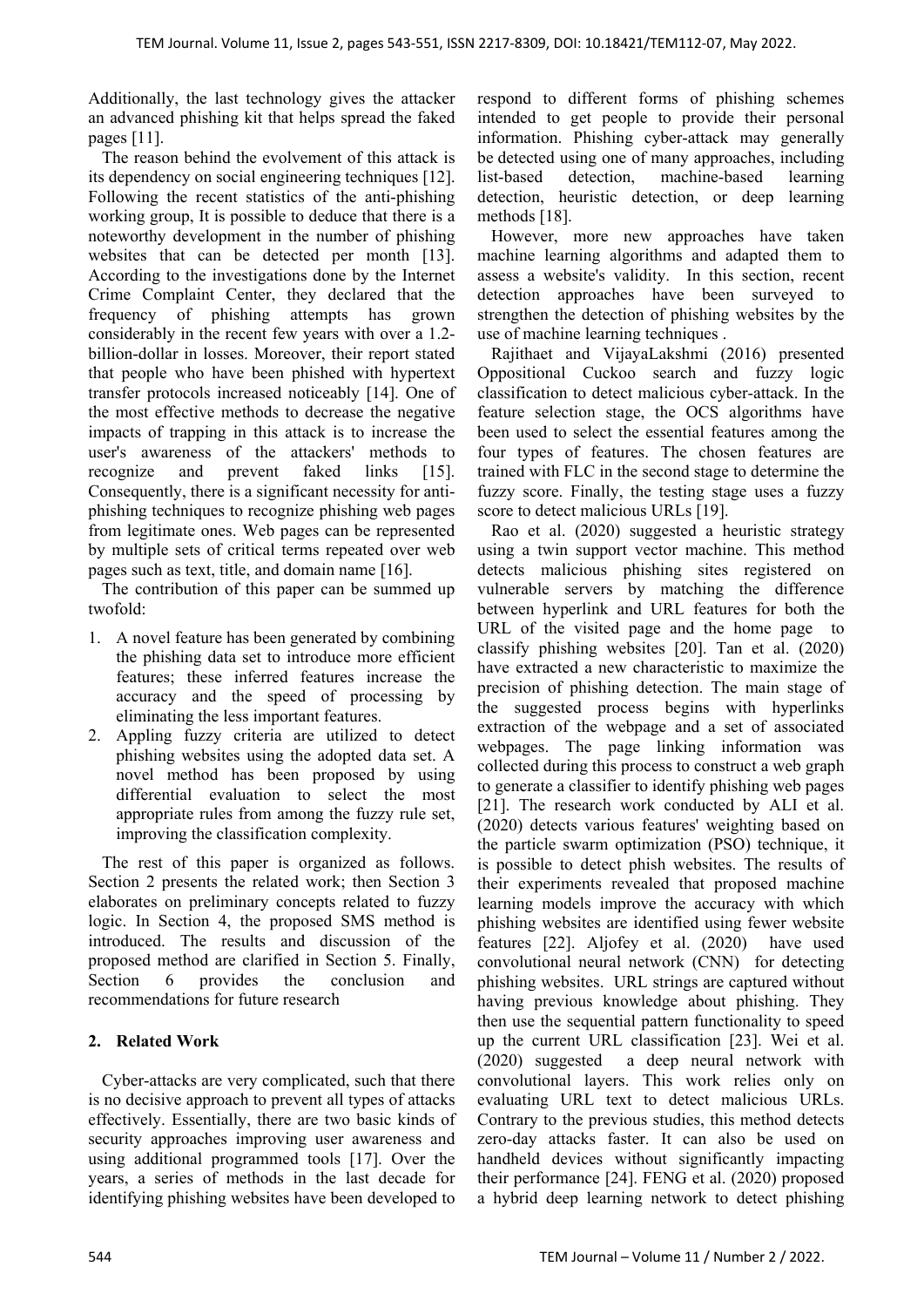websites, including extraction and representation paradigms. Firstly, the model looks at HTML, DOM (Document Object Model) and URL architectures as a string of characters. Secondly, a representational technology is used to learn webpages' representation automatically; then, these representations are passed to a deep learning hybrid network consisting of a bidirectional memory network and a coevolutionary neural network for retrieving local and global features [25].

Anupam and Kar (2020) attempted to use various features (IP address length, HTTP request) of URL to portend if a website was legitimate or not depending on a support vector machine (SVM) binary classifier. Besides the assistance of four optimization algorithms, the Firefly, the Bat, Grey Wolf, and the Whale are presented to find the optimal hyperplane of the SVM [26]. Mahdavifar and Ghorbani (2020) have built a knowledge base by using Deep Embedded Network Expert Systems (DeNNeS) to extract refined rules from a trained deep network (DNN) architecture in order to replace the expert system's knowledge base [27].

Kumar and Indrani (2020) suggested a phishing detection technique using a deep neural network classifier and fuzzy logic to classify websites into three types, Phishing, Non-Phishing, and Suspicious through the use of the optimum collection of features and rules. Also, a greedy selection algorithm (GSA) has been developed by the Frequent Rule Reduction algorithm (FRR) to detect the best subset of rules that have an efficient prediction of phishing websites [28]. Sankhwar et al. (2020) have proposed an antiphishing model for an enterprise using an artificial neural network. Two ANN (Levenberg-Marquart and feed-forward backpropagation) approaches are used to develop the URL classification processes and generate outcomes with inaccurate data on social characteristics using the Fuzzy Inference System. This methodology is successful in determining if phishing emails are known or unknown to minimize phishing cyber-attack [29]. Tharani and Arachchilage (2020) showed and discussed the collection of phishing URLs to discover the technique used to simulate It has the potential to attract people to perform malicious things, such as clicking on false links. Twofold machine learning (ML) methods and IG and Chi-Squared feature selection methods are used on a phishing dataset [30]. Haynes et al. (2021) have suggested applying phishing detection based lightweight algorithms by relying on URLs in the mobile device, deep transformers (BERT and ELECTRA) are used to detect phishing websites solely [31].

There are three primary forms of phishing cyberattacks: spear phishing, clone phishing, and whaling attacks. The first type targets people or multiple organizations through monitoring information about the victim and user details to increase the probability of a successful attack. The second type of attack spins from an already infected member, legitimately and historically detected by receiving mirrored or cloned emails with attachments. The third type is spear phishing formulated for senior executives and other outstanding ratings. The text sent to the target is drafted with an overhead manager [32].

# **3. Preliminary Concepts**

The theoretical background of fuzzy logic and differential evolution is described in this section.

# *3.1.Fuzzy Logic*

Professor Lotfi Zadeh invented the term "fuzzy logic" in 1965. [33]. Fuzzy logic is a branch of mathematics that was developed from fuzzy set theory, where evaluation is an approximation rather than precise values. Finite-state fuzzy logic is an extension of classical logic that offers mechanisms for approximation (approximate reasoning) and inference (decision-making) under uncertainty [34]. Four major components make up the fuzzy controller: the fuzzification interface, the knowledge base, the inference mechanism, and the defuzzification interface. Each input to the fuzzy logic has a degree of membership specified by the number and is always restricted to a range between 0 and 1 because of the membership function. [35].

## *3.2.Basics of Differential Evolution Algorithm*

Today, researchers recognize that Evolutionary Algorithms (EA) are the best optimization algorithms specially applied for the extensive problem domain. Differential Evolution (DE) is one of the EA derived by Storn and Price in 1997. The DE has been widely used in many optimization problems due to a large number of optimization issues that may be solved using its global solid search technique[36].

The DE algorithm is not an inspired algorithm like EA algorithms since it has no natural paradigm [37].

The DE solution is stochastic and can find the global solution in an individual space like a genetic algorithm. The basic operators of DE consist of four stages: Initialization, Mutation, Crossover, and Selection [38]. The mutation is the primary operator in DE to get better solutions. At the same time, the genetic algorithm relies on the crossover operator.

In the same way as other EA algorithms, DE starts with a set of preliminary solutions updated in each step until reaching the stop criteria. The mutation phase is used for new individual generations. The crossover phase generates a new trial element. This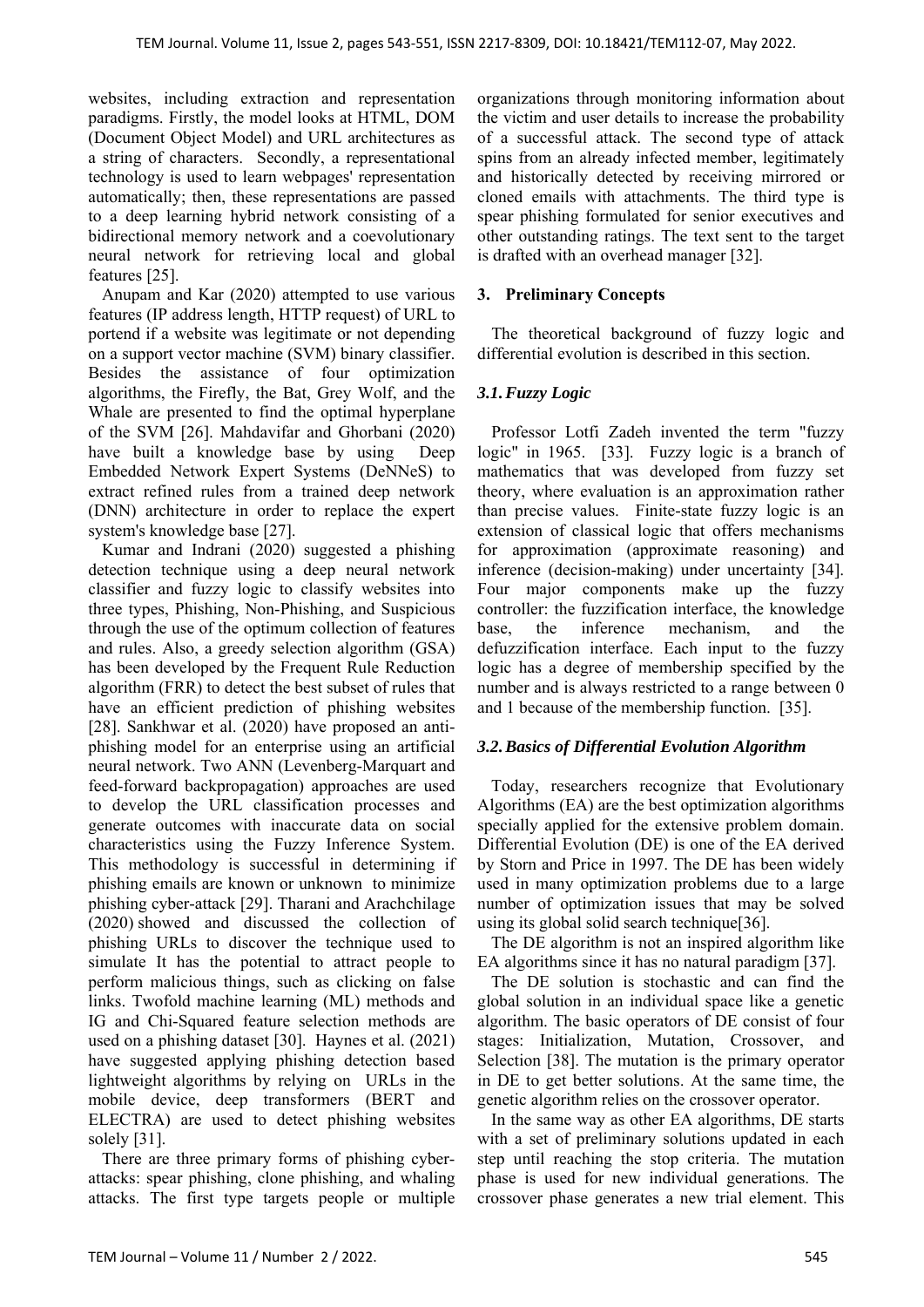phase is responsible for specifying how many mutations are there in the existing population [39]. Finally, the DE algorithm will select the new element that forms the next generation.

## **4. Methodology for Phishing Detection**

The following are the key steps of the suggested approach, as discussed in more detail below.

## *4.1.Feature Extraction*

Feature extraction has a significant impact because it affects the efficiency of classifiers for phishing detection. Six features  $F = \{f1, f2, \ldots, f6\}$  are extracted from the URL of the dataset as illustrated in the following.

1. URL length ratio is defined as the number of characters in the URL divided by the maximum URL length in the dataset, as calculated in Eq.(1)

$$
f1 = \frac{L(URL)}{Max l} \tag{1}
$$

Where

L is the length of the URL

Max l is the maximum length of the URL in the dataset.

2. Rank ratio specifies the website popularity that depends on Alexa Rank, which gives 1 for the most popular websites. Alexa rank is determined by combining the site's prediction, traffic and visitor interaction have increased significantly over the previous three months. The rank ratio is expressed in Eq.(2).

$$
f2 = \frac{R}{MaxR}
$$
 (2)

Where

R is the Alex Rank

MaxR maximum rank in the dataset.

3. Cardinality ratio, this measure refers to the originality of URL determined by the number of words in the remaining URL, as expressed in Eq.(3), is calculated by dividing the cardinality of the URL by the maximum cardinality in the dataset.

$$
f3 = \frac{c}{\text{MaxC}}\tag{3}
$$

Where

C is the URL cardinality.

maxC is the maximum cardinality in the dataset.

4. Associated ratio determines the ratio of the association between words in the remaining URL, Eq.(4) expresses how this feature was calculated.

$$
f4 = \frac{AR}{MaxAR}
$$
 (4)

Where

AR represents the associated ratio for the URL. MaxAR represents the maximum associated ratio in the dataset.

5. Related ratio indicates the ratio of the remaining URL's related words; Eq. (5) expresses how this feature was calculated.

$$
f5 = \frac{RR}{MaxRR}
$$
 (5)

Where

RR is the related ratio.

MaxRR is the maximum related ratio in the dataset.

- 6. Jacard ratio, this feature depend on many features that are related to Jacard as follows:
	- a. Jacard RR represents the ratio of related words for the registered domain and the remaining URL.
- $\frac{N(NL)}{Max \ l}$  (1) between the related words for the registered  $\frac{N(NL)}{N \alpha x \ l}$  domain and the associated words for the b. Jacard RA represents the Jacard index between the related words for the registered remaining URL.
	- c. Jacard AR represents the Jacard index between associated words for the registered domain and the related words for the remaining URL.
	- d. Jacard AA represents the Jacard index between associated words for the registered domain and the associated words for the remaining URL.
	- e. This feature can be calculated as in Eq.(6) and Eq.(7).

Jratio=Jacard RR+Jacard RA+Jacard AR+Jacard AA. (6)

$$
f6 = \frac{Jratio}{MaxJratio} \tag{7}
$$

Where

MaxJratio is the maximum ratio in the dataset.

## *4.2.Fuzzy rule as Phishing Classifier*

The feature extraction was applied to the dataset to extract the six mentioned features and assign a numerical value to each feature. The feature vector F is fed to the fuzzy logic to transfer each numerical value to the corresponding linguistic value, which consists of three values: High(H), Medium(M), and Low(L). The Trapezoid membership function as expressed in Eq. (8) [40] is used in this paper to transfer each feature score to a degree of membership.

The Trapezoid is characterized by its bottom and upper boundaries, a and d, and its nucleus, b and c, as illustrated in Figure 1.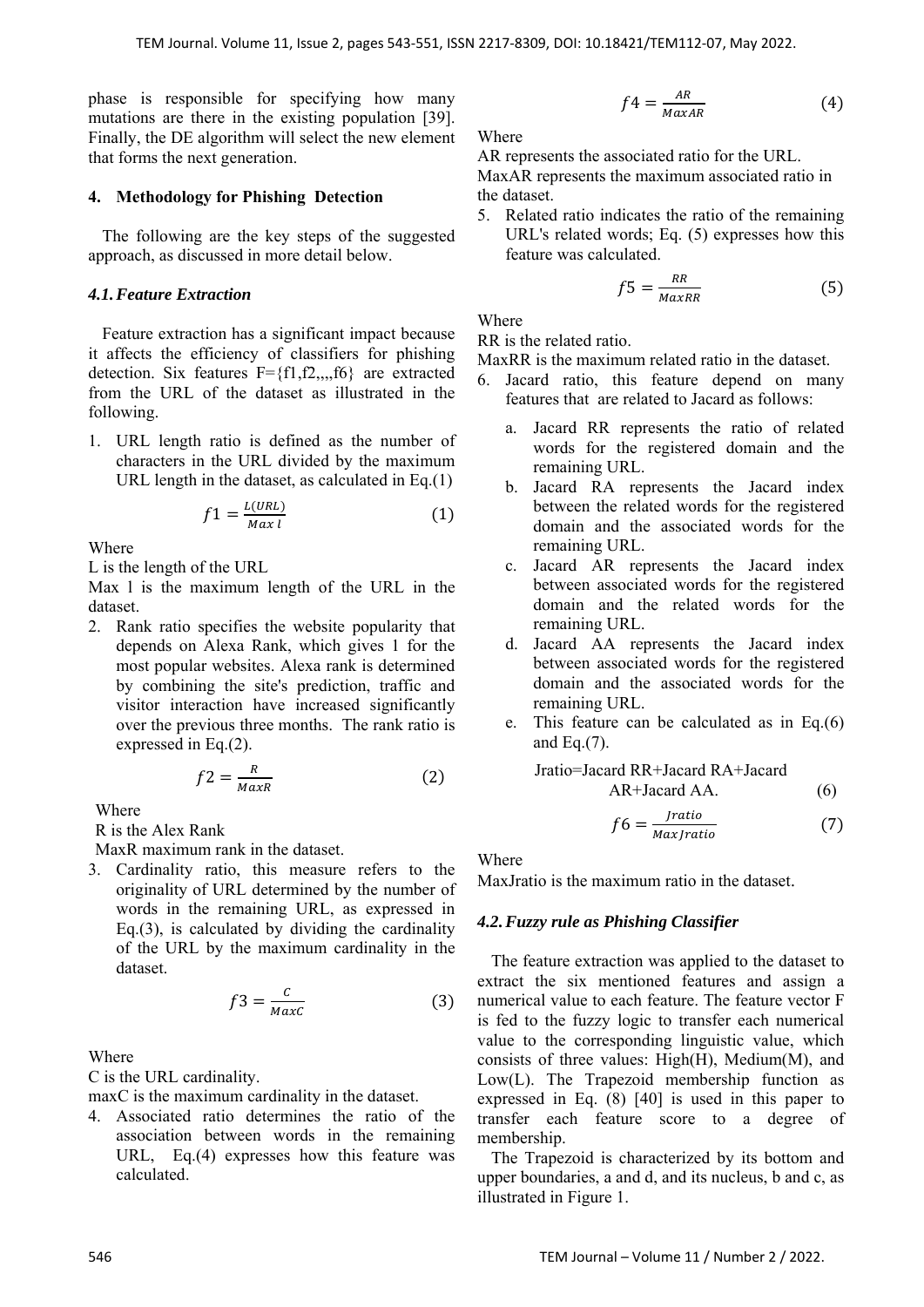$$
T(X) = \begin{cases} 0 & \text{if } X \le a \text{ or } X \ge d \\ \frac{X-a}{b-a} & \text{if } x \in (a,b) \\ 1 & \text{if } x \in (b,c) \\ \frac{d-X}{d-c} & \text{if } x \in (c,d) \end{cases}
$$
 (8)



*Figure 1. Trapezoid membership function* 

After converting the input values to the corresponding linguistic values, the inference engine generates if-then rules. The generated rules consist of two parts antecedent and consequent. The rule's antecedent shows a fuzzy area in the input. In contrast, the consequent refers to the output in the fuzzy region as either phish or legitimate. The following example explains the fuzzy rule.

If (f1) is H and (f2) is H and (f3) is L and (f4) is M, and (f5) is H, and f6 is M, then phish.

#### *4.3. Rules Selection Using DE*

Despite the efficiency of the proposed fuzzy logic for classifying web pages as phish or legitimate, too many rules are generated. Therefore a new method based on DE is used in this paper to select a set of appropriate rules from the entire set of rules to improve the suggested method's performance.

#### **4.3.1. Individual representation and population initialization**

There are many phases to implement the DE algorithm. The first significant phase is concerned with individual representation.

Binary encoding utilizes strings of 0s and 1s to represent individuals. The individual length is size 18 bits since six inputs each of the three membership (L, M, H). Each bit is 0 or 1, which indicates the value of the membership, as shown in Figure 2.



*Figure 2. Individual representation*

There must be only one bit with one value for every feature. The remaining two bits must be 0 to indicate which membership is assigned to the corresponding feature.

DE is an optimization algorithm initiated with a population  $P$  of  $N$  solutions.  $P$  can be expressed as follows**:** 

$$
P = \{x_1, x_2, \ldots, x_N\}
$$

Where  $N$  is the size of the population.

#### **4.3.2. Fitness function**

The second phase involves introducing a new modification to the DE algorithm by adding a fitness function. As known, premature convergence is one of the fundamental problems of population-based algorithms.

Exploration and exploitation across the search area balancing are is one of the most crucial points in any population-based algorithm. Consequently, The fundamental DE algorithm is not a very efficient method [41]. The fitness function could be introduced to explore the whole search space and exploit the near-optimal solution. The fitness function maximizes the feature summations as in  $Eq.(9)$ .

$$
maximize \space \emptyset(I) = \sum_{i=1}^{6} Fi \tag{9}
$$

#### **4.3.3. Mutation and crossover operations**

DE is considered a competitive form of evolutionary algorithms. To create new solutions, DE algorithms rely on mutation solutions to scale the differences of randomly selected individuals from the population.

The choice of a proper mutation strategy is vital for the success of a DE algorithm. There are various types of differential mutation operators. The most commonly used variant is DE/rand/1 that is generated by adding a scaled difference vector  $F(x_r)$  $(-x_{r3})$  between two randomly picked individuals xr2 and  $x r 3$  to a third randomly chosen individual  $x_{r1}$ , called the base vector:

$$
V_i = x_{r1} + F \cdot (x_{r2} - x_{r3}) \tag{10}
$$

Where

r1,r2 and r3 are random number in [1,N].

F parameter is called the scaling factor. It was obtained for each individual to realize a log-normally distributed random variable.

$$
F = \exp(\beta) \tag{11}
$$

Where  $\beta$  in [0,1]

Crossover is the next phase of the DE algorithm. In this phase, the trial vector is defined by combining the mutant vector  $v_i$  with a DE individual  $x_i$  given as Eq.(12).

$$
U_{i,j} = \begin{cases} V_{i,j} & if \, randi, j \leq CR \, or \, j = jrand \\ x_{i,j} & otherwise \end{cases} \tag{12}
$$

where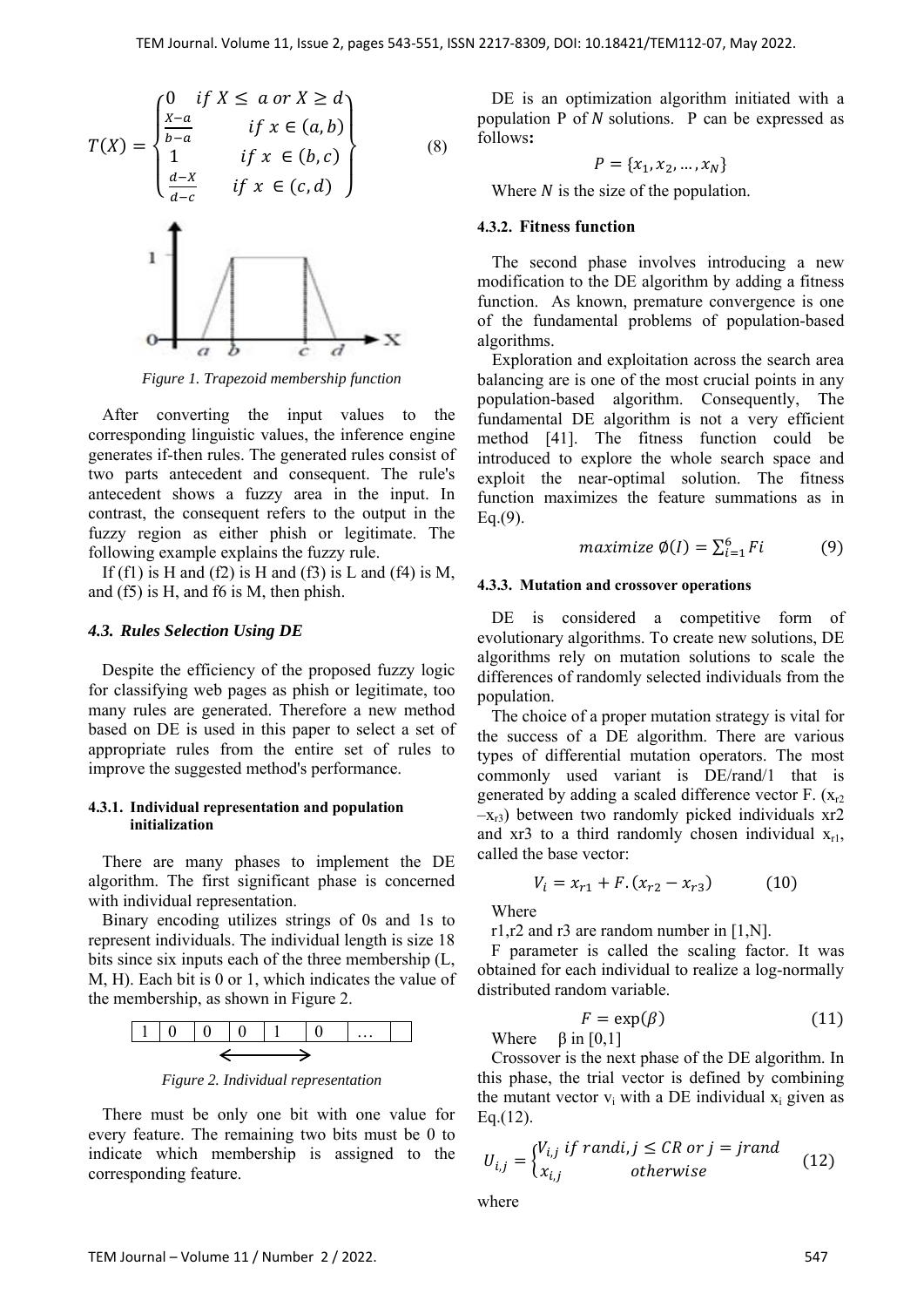CR is a random number in [0,1] that determines the value of the trial vector  $U$  which is inherited from the donor  $V$ .

## **4.3.4. Selection operation**

First, the trial vector is created by choosing the individual for the mutation operation. Second, the best parent or offspring is selected based on their fitness value for the next generation. The parent is selected if it has a higher fitness function than the offspring.

$$
U_{i,j}(G+1) =
$$
\n
$$
\begin{cases}\nU_{i,j}(G) & if \text{ fitness } (U_{i,j}(G)) > \text{fitness } (X_{i,j}(G)) \\
X_{i,j}(G) & \text{otherwise}\n\end{cases}
$$
\n(13)

The Pseudocode for DE strategy is described in the following algorithm.

Algorithm: DE algorithm.

Initialize the number of population NP

While the stop condition is not true, do

For each individual  $x_{i,j} \in NP$  do

Evaluate the fitness $(x_{i,j})$ 

Apply mutation operator to create the trial vector

v

Create offspring  $U_{i,j}$  by applying the crossover. If fitness( $x_{i,j}$ ) > fitness ( $U_{i,j}$ ) then Add  $x_{i,j}$  to P Else add  $U_{i,j}$  to the P.

End for

End while.

## **5. Experimental Results and Discussion**

## *5.1.Phishing Dataset*

The suggested approach was tested on two datasets. One of these is a malicious dataset, and the second is a legitimate dataset. The dataset contains 10,000 cases for malicious and 10,000 cases for legitimate. The malicious dataset was generated using information from the PhishTank site. (https://www.phishtank.com). Phishtank is a phishing website repository that is available to users for free.

Due to the general use of PhishTank, people can submit websites, so the dataset is frequently updated. Before being confirmed as malicious and placed on a blacklist, suspected phishing URLs are checked by numerous people. PhishTank offers lists of effective phishing URLs. The legitimate URLs dataset was collected from Alexa (https://www.alexa.com). Each URL in the two datasets is processed to extract features later used for classification purposes.

## *5.2.Evaluation Measures*

The result of the proposed model was evaluated using confusion matrix as shown in Table 1. and the well-known standard evaluation metrics for the classification algorithms; namely, Precision (P), Recall (R), F-Measure (F), Accuracy (ACC), False Negative rate (FNR), and Receiver Operating Characteristic (ROC) curve is used to check the the effectiveness of the presented model cost against the recall.

$$
P = \frac{TP}{TP + FP} \tag{14}
$$

$$
R = \frac{TP}{TP + FN} \tag{15}
$$

$$
F-Measure = \frac{2*P*R}{P+R} \qquad (16)
$$

$$
Acc = \frac{TP + TN}{TP + TN + FN + FP}
$$
 (17)

$$
FNR = \frac{FN}{TP+FN} \tag{18}
$$

*Table 1. displays the phishing website confusion matrix* 

|                       | Classified as<br>Phishing | Classified as<br>Legitimate |
|-----------------------|---------------------------|-----------------------------|
| Phishing<br>Website   | TР                        | FN                          |
| Legitimate<br>Website | FP                        | TN                          |

#### Where

TP is is the number of correctly classified phishing websites.

TN is the number of correctly classified legitimate websites.

FP is the number of incorrectly classified phishing websites.

FN is the number of incorrectly classified legitimate websites.

## *5.3.Results and Discussion*

A trial and error mechanism is used to select the best proposed DE parameters to produce the most efficient detection result. The values of the parameters are reported in Table 2.

## *Table 2. DE parameter*

| Parameter                   | Value |
|-----------------------------|-------|
| Population size             | 200   |
| Maximum number of Iteration | 150   |
| Crossover probability, CR   | 07    |
| Mutation Rate, F            | 0 ና   |

It is obvious from Figure 3 that the suggested method's ability to distinguish between phishing and legal websites is very effective where the ROC with the AUC equals 0.97.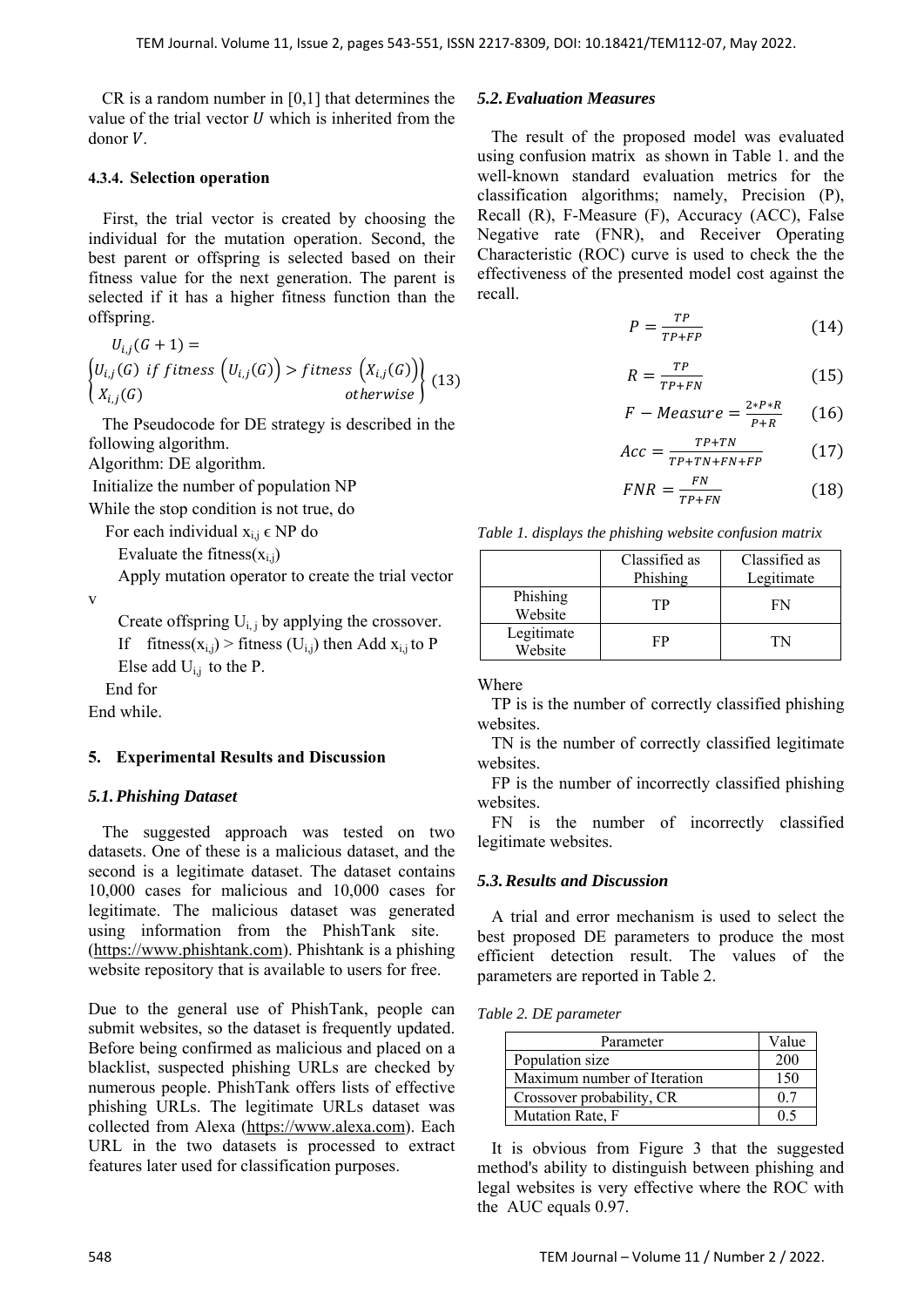

*Figure 3. ROC for the proposed model*

As mentioned previously, there are two significant contributions to the proposed method. The first contribution concerns introducing DE as a fuzzy rule selection. In contrast, the second is concerned with introducing a new feature Jacard ratio (F6). In order to precisely assess the contributions, the performances of Random forest (RF), support vector machine (SVM), k-Nearest Neighbor (KNN) were evaluated with and without the new feature and compared with the proposed method.

Table 3. shows that that the proposed method's performance outperforms the performance of other machine learning methods due to the excellent formulation of the problem based on fuzzy logic and selection of the most appropriate rules efficiently using DE.

| Model             | Р     | R     | F-measure | <b>ACC</b> |
|-------------------|-------|-------|-----------|------------|
| RF                | 0.901 | 0.921 | 0.91      | 0.913      |
| <b>SVM</b>        | 0.911 | 0.882 | 0.896     | 0.902      |
| <b>KNN</b>        | 0.862 | 0.834 | 0.847     | 0.851      |
| Proposed<br>Model | 0.932 | 0.913 | 0.922     | 0.931      |

*Table 3. Comparisons between the proposed model and other models without using F6.* 

In addition, based on the formulation of the fitness function that seeks to detect the phishing website, Table 4. showed that the obtained result is very efficient for the phishing class and less efficient for the legitimate class where the precision=0.932 and the recall=0,913.

*Table 4. Comparisons between the proposed model and others model with using F6* 

| Model             | р     | R     | F-measure | <b>ACC</b> |
|-------------------|-------|-------|-----------|------------|
| RF                | 0.912 | 0.930 | 0.920     | 0.925      |
| <b>SVM</b>        | 0.932 | 0.906 | 0.918     | 0.931      |
| <b>KNN</b>        | 0.875 | 0.862 | 0.868     | 0.894      |
| Proposed<br>model | 0.973 | 0.933 | 0.947     | 0.976      |

It is clear from Figure 4. that the features are very close to each other, leading to misclassification when used separately.



*Figure 4. Frequency of feature (F6) before combination* 

Whereas Figure 5. shows the frequency of the feature F6 after combining the four features. The generated feature is distributed for both cases that support the classification process and increase the accuracy results.



*Figure 5. The frequency of feature (F6) after combination* 

## **6. Conclusion**

Phishing websites have been increased dramatically as more advanced phishing kits are introduced. These kits help the attackers in spreading the faked pages. The conventional techniques that depend on separated features have extraordinary misclassification because overlapping between the selected features is also high. The phishers always attempt to manipulate these separated features to their advantage. Phishing detection techniques need development to refine the classes. Consequently, more consideration should be given to mitigate it. A novel technique for phishing detection was described in this study by using a proficient fuzzy set and the DE algorithm.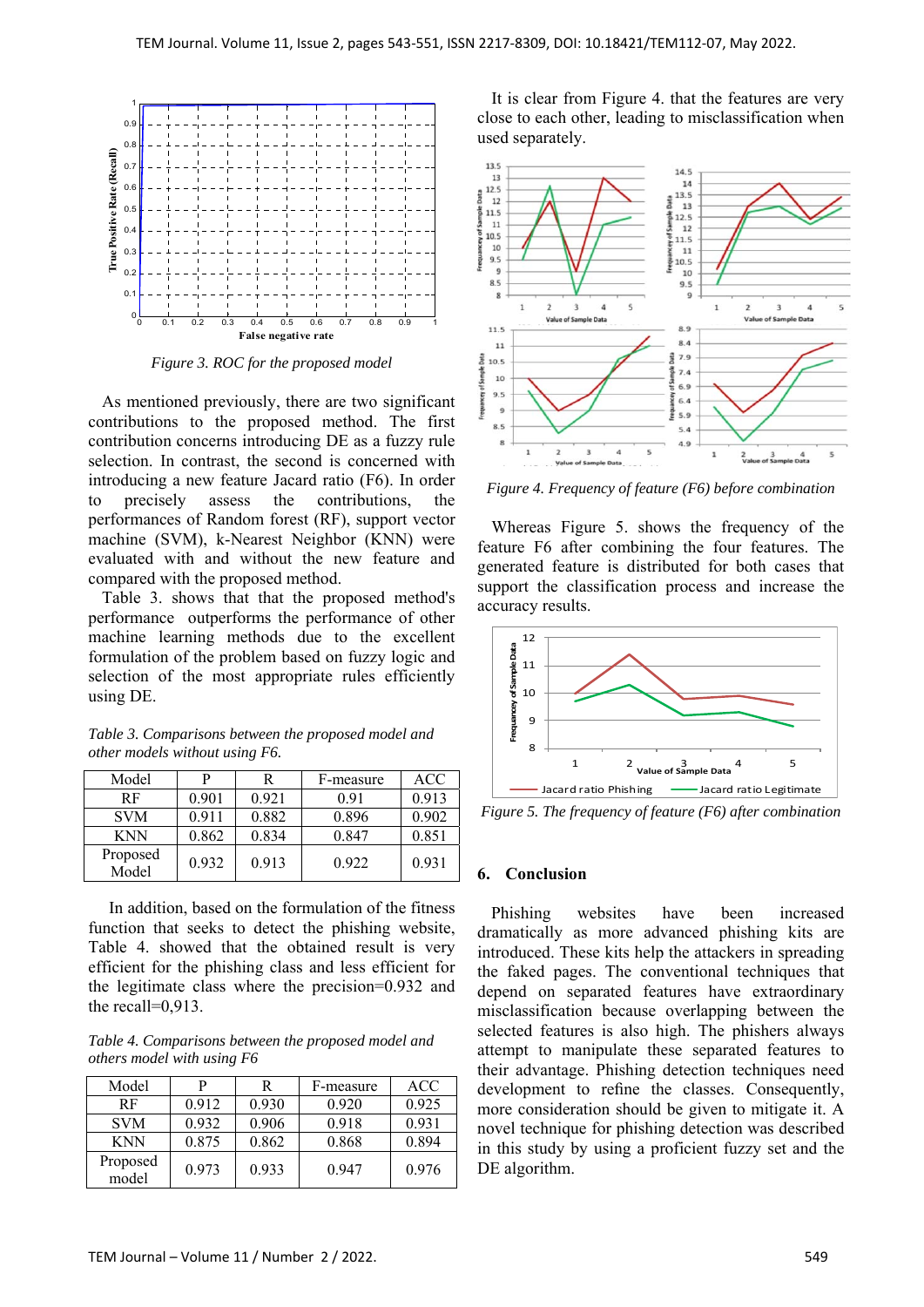The proposed system was evaluated on two malicious and legitimate datasets collected from Phishtank and Alexa websites.

Results show that the combination feature can maintain high classification accuracy and restrict phishers from making use of the features to their advantage . Also, the DE is a more viable way to optimize the fuzzy rule and yield improvement in the classification accuracy and mean F1 score than the machine learning algorithms.

The plans to continue the proposed model are two aspects for future work. First, add a new feature combination close to each other, and evaluate the model before and after the combination. Secondly, apply Particle Swarm Optimization (PSO) algorithm to select the best fuzzy rules.

## **References**

- [1]. Ravi, R. (2020). A performance analysis of Software Defined Network based prevention on phishing attack in cyberspace using a deep machine learning with CANTINA approach (DMLCA). *Computer Communications*, *153*, 375-381.
- [2]. Surwade, A. U. (2020). Phishing e-mail is an increasing menace. *International Journal of Information Technology*, *12*(2), 611-617.
- [3]. Saravanan, P., & Subramanian, S. (2020). A framework for detecting phishing websites using GA based feature selection and ARTMAP based website classification. *Procedia Computer Science*, *171*, 1083- 1092.
- [4]. Subasi, A., & Kremic, E. (2020). Comparison of adaboost with multiboosting for phishing website detection. *Procedia Computer Science*, *168*, 272-278.
- [5]. Chen, J. L., Ma, Y. W., & Huang, K. L. (2020). Intelligent Visual Similarity-Based Phishing Websites Detection. *Symmetry*, *12*(10), 1681.
- [6]. Zhu, E., Ju, Y., Chen, Z., Liu, F., & Fang, X. (2020). DTOF-ANN: an artificial neural network phishing detection model based on decision tree and optimal features. *Applied Soft Computing*, *95*, 106505.
- [7]. Frauenstein, E. D., & Flowerday, S. (2020). Susceptibility to phishing on social network sites: A personality information processing model. *Computers & security*, *94*, 101862.
- [8]. HR, M. G., Adithya, M. V., & Vinay, S. (2020). Development of anti-phishing browser based on random forest and rule of extraction framework. *Cybersecurity*, *3*(1), 1-14.
- [9]. Aleroud, A., Abu-Shanab, E., Al-Aiad, A., & Alshboul, Y. (2020). An examination of susceptibility to spear phishing cyber attacks in non-English speaking communities. *Journal of Information Security and Applications*, *55*, 102614.
- [10]. Rao, R. S., & Pais, A. R. (2020). Two level filtering mechanism to detect phishing sites using lightweight visual similarity approach. *Journal of Ambient Intelligence and Humanized Computing*, *11*(9), 3853- 3872.
- [11]. Adebowale, M. A., Lwin, K. T., Sanchez, E., & Hossain, M. A. (2019). Intelligent web-phishing detection and protection scheme using integrated features of Images, frames and text. *Expert Systems with Applications*, *115*, 300-313.
- [12]. Chiew, K. L., Tan, C. L., Wong, K., Yong, K. S., & Tiong, W. K. (2019). A new hybrid ensemble feature selection framework for machine learning-based phishing detection system. *Information Sciences*, *484*, 153-166.
- [13]. Marchal, S., François, J., State, R., & Engel, T. (2014). PhishStorm: Detecting phishing with streaming analytics. *IEEE Transactions on Network and Service Management*, *11*(4), 458-471.
- [14]. Bu, S. J., & Cho, S. B. (2021). Deep character-level anomaly detection based on a convolutional autoencoder for zero-day phishing URL detection. *Electronics*, *10*(12), 1492.
- [15]. Sameen, M., Han, K., & Hwang, S. O. (2020). PhishHaven—an efficient real-time ai phishing URLs detection system. *IEEE Access*, *8*, 83425-83443.
- [16]. Rao, R. S., Vaishnavi, T., & Pais, A. R. (2020). CatchPhish: detection of phishing websites by inspecting URLs. *Journal of Ambient Intelligence and Humanized Computing*, *11*(2), 813-825.
- [17]. Vijayalakshmi, M., Shalinie, S. M., & Yang, M. H. (2020). Web phishing detection techniques: a survey on the state-of-the-art, taxonomy and future directions. *IET Networks*, *9*(5), 235-246.
- [18]. Trisanto, D., Rismawati, N., Mulya, M. F., & Kurniadi, F. I. (2020). Effectiveness undersampling method and feature reduction in credit card fraud detection. *Int. J. Intell. Eng. Syst*, *13*(2), 173-181.
- [19]. Rajitha, K., & VijayaLakshmi, D. (2016). Oppositional cuckoo search based weighted fuzzy rule system in malicious web sites detection from suspicious URLs. *Int J Intell Eng Syst*, *9*(4), 116-125.
- [20]. Rao, R. S., Pais, A. R., & Anand, P. (2021). A heuristic technique to detect phishing websites using TWSVM classifier. *Neural Computing and Applications*, *33*(11), 5733-5752.
- [21]. Tan, C. L., Chiew, K. L., Yong, K. S., Abdullah, J., & Sebastian, Y. (2020). A graph-theoretic approach for the detection of phishing webpages. *Computers & Security*, *95*, 101793.
- [22]. Ali, W., & Malebary, S. (2020). Particle swarm optimization-based feature weighting for improving intelligent phishing website detection. *IEEE Access*, *8*, 116766-116780.
- [23]. Aljofey, A., Jiang, Q., Qu, Q., Huang, M., & Niyigena, J. P. (2020). An effective phishing detection model based on character level convolutional neural network from URL. *Electronics*, *9*(9), 1514.
- [24]. Wei, W., Ke, Q., Nowak, J., Korytkowski, M., Scherer, R., & Woźniak, M. (2020). Accurate and fast URL phishing detector: a convolutional neural network approach. *Computer Networks*, *178*, 107275.
- [25]. Feng, J., Zou, L., Ye, O., & Han, J. (2020). Web2Vec: Phishing Webpage Detection Method Based on Multidimensional Features Driven by Deep Learning. *IEEE Access*, *8*, 221214-221224.